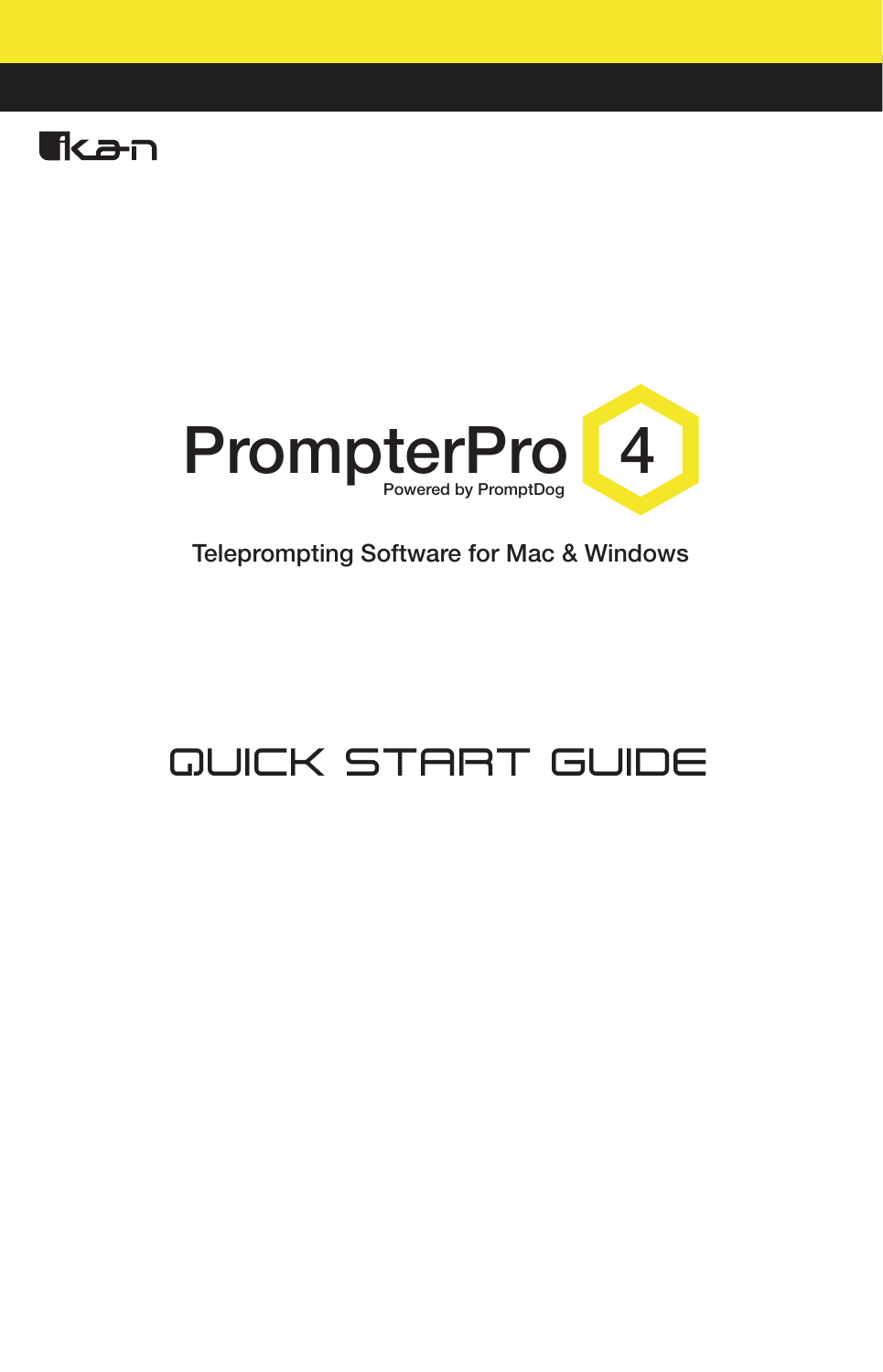## Table of Contents

Download/Activate your Software Preparing a Script Loading a Script Why Don't I see Any Text? Saving your Settings Deleting Profiles Editing and Saving a Script Resetting Text Color **Prompting** The Talent Window Customizing your Display Searching Installing on Another Computer

#### Download/Activate your Software

Visit *ikancorp.com/pp4* to download the software and follow the bulleted instruction to activate your code. Use the Activation Code / Serial Number provided in your purchase of PrompterPro4 to activate your new software. The Activation Code / Serial Number are identical. This unique code may contain letters, numbers, and symbols. Be sure to type all the characters provided.

## Preparing a Script

When writing scripts for teleprompting, it can be helpful to use *italics*, underlining, CAPS, and punctuation! to help the talent deliver the script with meaning EVEN if it's not grammatically correct.

"Quotes" can help set a word or phrase off... (but parentheses can be hard to interpret). You can even use color to emphasize certain parts of your script. PrompterPro4 works with plain text files with a ".txt" extension and RTF files with a ".rtf" extension. If your script is in another format, just export it as a file with a ".txt" or ".rtf" extension.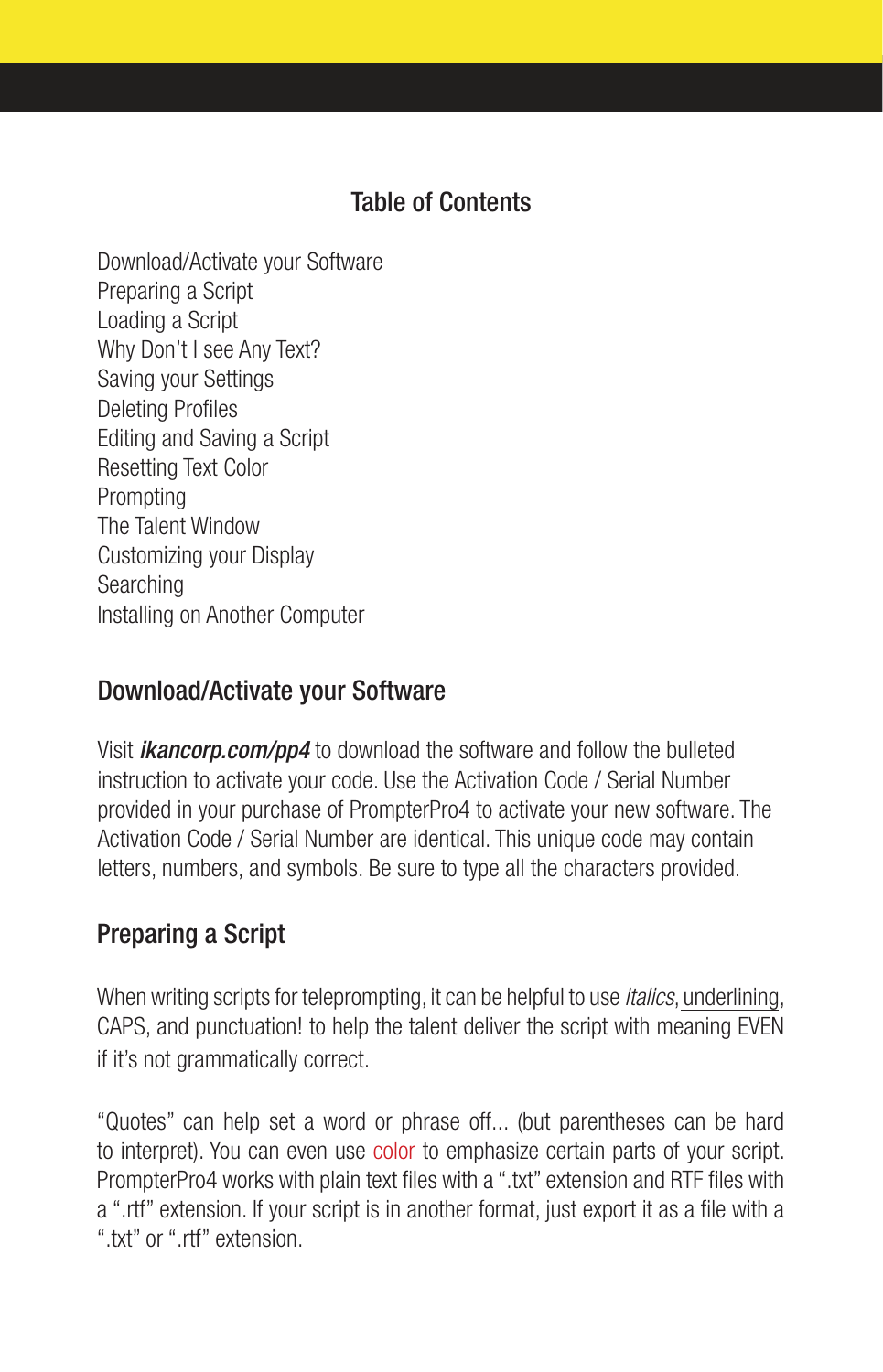# Loading a Script

There are several ways you can load a script into PrompterPro4:

- 1. Click the import text button, locate the script text file you'd like to load, select it and click open.
- 2. Drag your script file directly into the main operator window.
- 3. Click the edit text button. Copy and paste your script into the text window and click \*apply.

\*Note: If you are copying text from an RTF document, the color information will be retained, so you may need to select any black text and apply color to it in order to see the text in the prompter window.

## Why Don't I See Any Text?

If you've imported a text file, but don't see any text in the Operator Window, check to see if the file is already open in another program, like MicroSoft Word.

If it is open in another program, simply close that program and import the text into PrompterPro4 again.

## Saving your Settings

Profiles are a feature in PrompterPro4 that allows you to save your settings and script so you don't have to recalibrate everything when you open the program next time.

Any time you change settings and attempt to exit a profile, PrompterPro4 will ask if you want to save them. If you haven't created a profile yet, PrompterPro4 will ask you to enter a name for the profile. Simply enter a name and press "OK." This will save your settings as well as what script you were using and where you were in the script.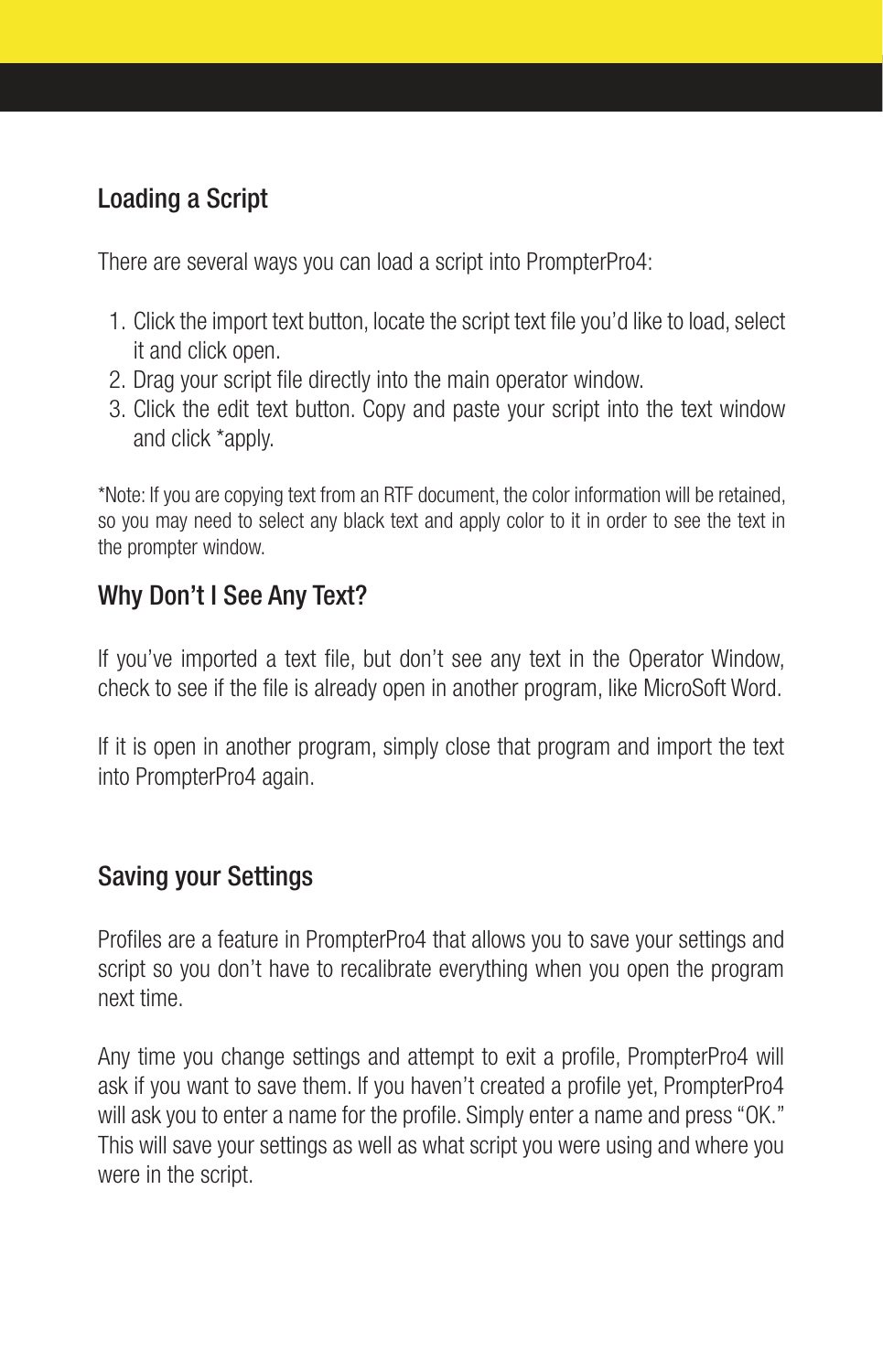If you're working in a Profile that's already been created and are asked if you want to save settings choose "Cancel," "Yes," or "No." "Cancel" will close the dialogue box and take you back to your session. "Yes" will save your settings, and "No" will close that Profile without saving any changes.

You can also create or save a profile by using the dropdown menu under the "Show Talent Window" button. Clicking "Save As" will create a new profile with the current settings. Clicking "Save Profile" will save settings to the profile you're working on.

If you make changes to your script, just use the "Save", "Save As", and "Cancel" buttons at the bottom of the Edit Text Window to save changes.

#### Deleting Profiles

If your dropdown is getting too crowded, simply click "Manage Profiles" in the dropdown. Then select the profile you want to delete and click "Delete." PrompterPro4 will ask you one more time if you're sure you want to delete in case you've clicked it by accident.

## Editing and Saving a Script

You can edit the script text by clicking the "Edit Text" button, or by hitting Command+E (CRTL+E on PC.) The Edit Window will open, allowing you to make any text change you'd like.

To jump to a specific place in your script, simply type a few letters or words into the Search field at the top of the Edit Window and hit the return key. Hit return again and it will continue to search the text for the next occurrence of your find criteria. You can also use Command+F (CTRL+F on PC) to put your cursor in the search field.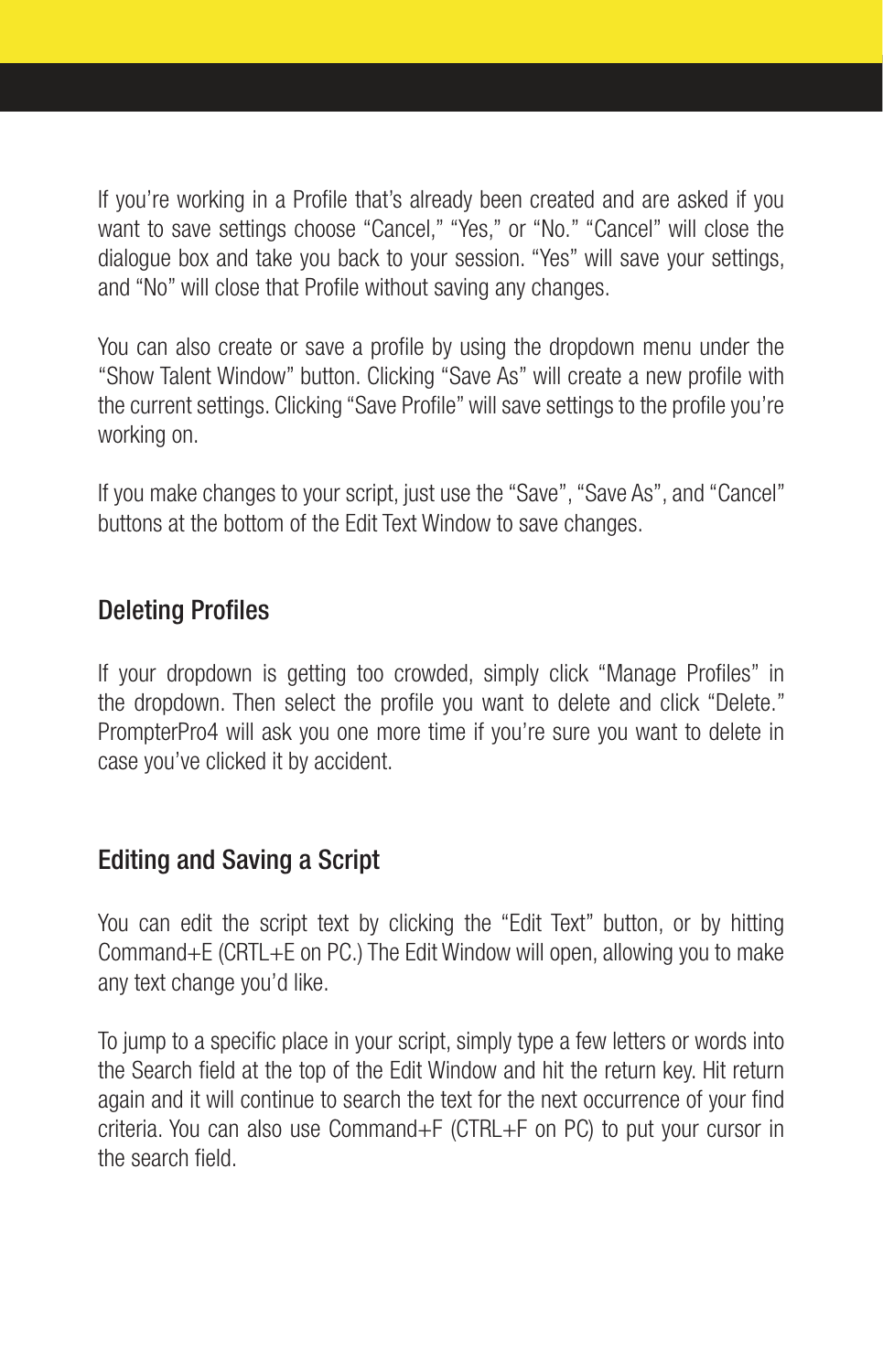To colorize sections of your script, select the text that you would like to change, and click one of the color square. With the text highlighted, you can also use your number keys to select a color (1 thru 8, starting from the left color chip.) This can be useful to designate certifications for multiple speakers or to emphasize a word or sentence.

Once you're finished editing, use the "Save", "Save As", and "Cancel" buttons to save changes to your script as needed.

Your script will save with an ".rtf" or ".txt" extension depending on if you have colorized sections of your script.

## Resetting Text Color

If you want to reset color changes in your script back to the default white text on a black background, click "Edit Script", then click "Reset Color Selection" next to the swatches.

## Prompting

Click the "Start Prompting" button and move your mouse scroll wheel down to activate scrolling. Moving your mouse scroll wheel down will also increase the speed of prompting. Moving your mouse scroll wheel up will slow down the speed of prompting and then reverse the direction of the scrolling text.

You can also check the "Invert Scroll Direction" box to reverse the direction. Then, moving your mouse scroll wheel up will activate scrolling. If you do not have a mouse with a scroll wheel, you can also use the UP/DOWN Arrow keys on your keyboard to adjust your scrolling speed and direction.

If you're using a laptop, your trackpad can act as your scroll wheel. Just make sure you have your trackpad preferences (under system Preferences >Keyboard & Mouse >Trackpad) set to allow two finger scrolling.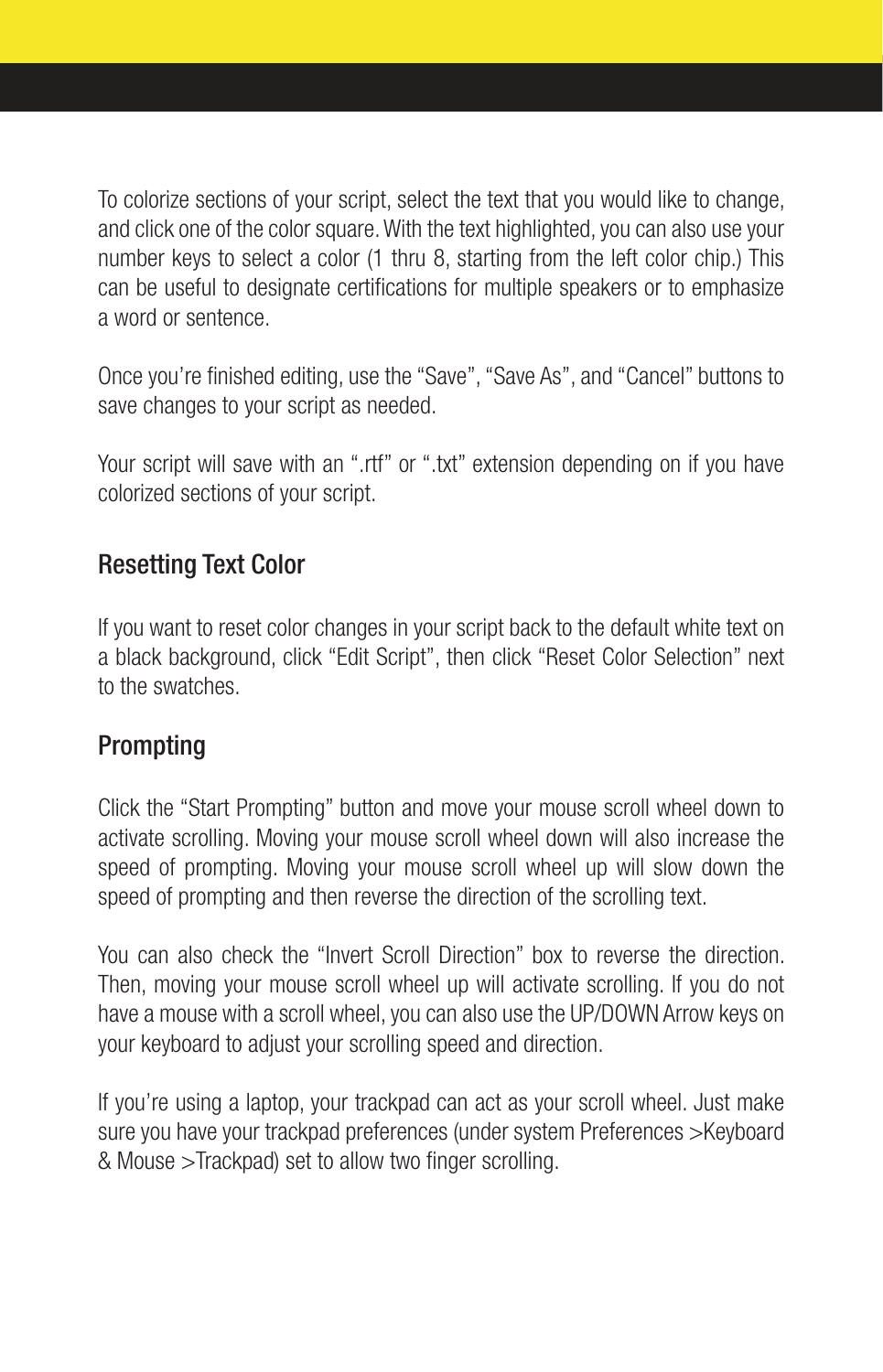## The Talent Window

If you're using two monitors, showing a second prompter window for your talent would be handy! Click the "Show Talent Window" button to launch a second prompter window. Voila!

You can adjust the placement of the talent window by simply clicking the title bar of the window and dragging it wherever you wish.

This Talent Window will mirror everything you do in the main prompter window, such as text size changes, inverting text, the placement of the eyeline triangle and its opacity, font choice, and color, etc.

Check the "Mirror Talent Window" option to reverse the text. You would only use this feature if you've set up a teleprompter with mirrored glass for your shoot.

Your Profile will save the location and size of your Talent Window.

## Customizing your Display

You may need to adjust your font size, line spacing, and font depending on how your studio is set up, the distance between the talent and prompter, what kind of monitor you're using and other situations.

To change the font of the script loaded, click the font pull-down menu and choose a font.

Please note that this will change the font in the main prompter window and in the Talent Window. If you choose to mirror your talent window, the font popup will be disabled and the main prompter window font will automatically switch back to Arial Black and will be locked to this font.

You can adjust the size and line spacing of the text with the text size and line spacing sliders.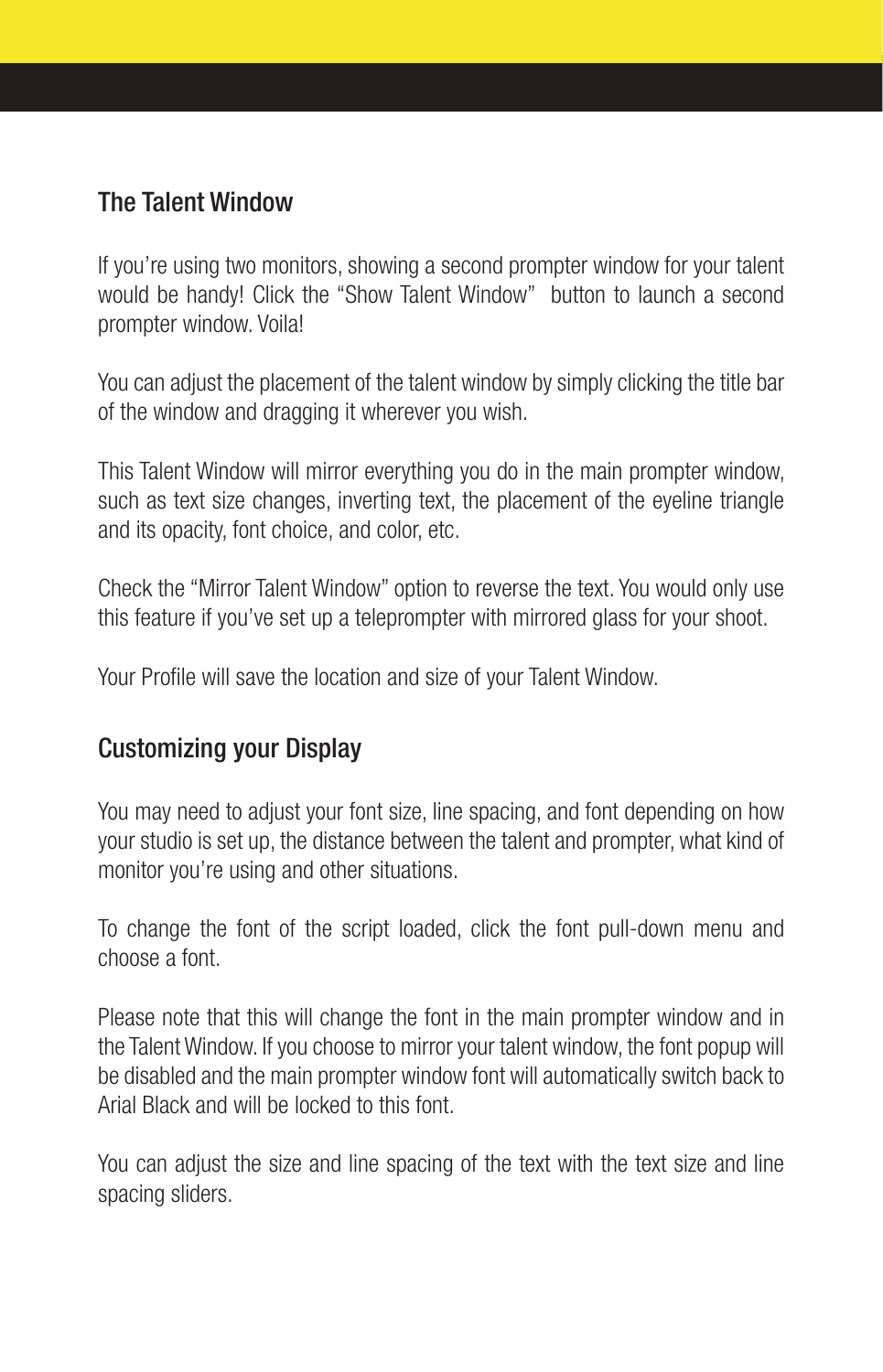If your talent finds it easier to read white text on a blank background, simply click the invert background button.

You can also choose to have the eyeline indicator on the left, right, or both sides of the window. Use the opacity slider to lighten or darken the eyeline indicator.

You can also adjust the size of the main prompter window by clicking and dragging the resize button in the bottom right corner of the window. If you are using the Talent Window, it will automatically adjust to match the main prompter window.

## Searching

To jump to a specific place in your script, type a search word into the Search field and hit Return. Hit Return again and it will continue to search the text for the next occurrence of the text you specified.

#### Installing on Another Computer

You are allowed to use PrompterPro4 on two devices.

If you have PrompterPro4 installed on one device, skip step 1.

- 1. Uninstall PrompterPro4 from your computer.
- 2. Download the program onto the second computer from *ikancorp.com/pp4*
- 3. Follow the instructions, then launch the program and continue to the registration page.
- 4. Enter your activation code/serial number or email address.